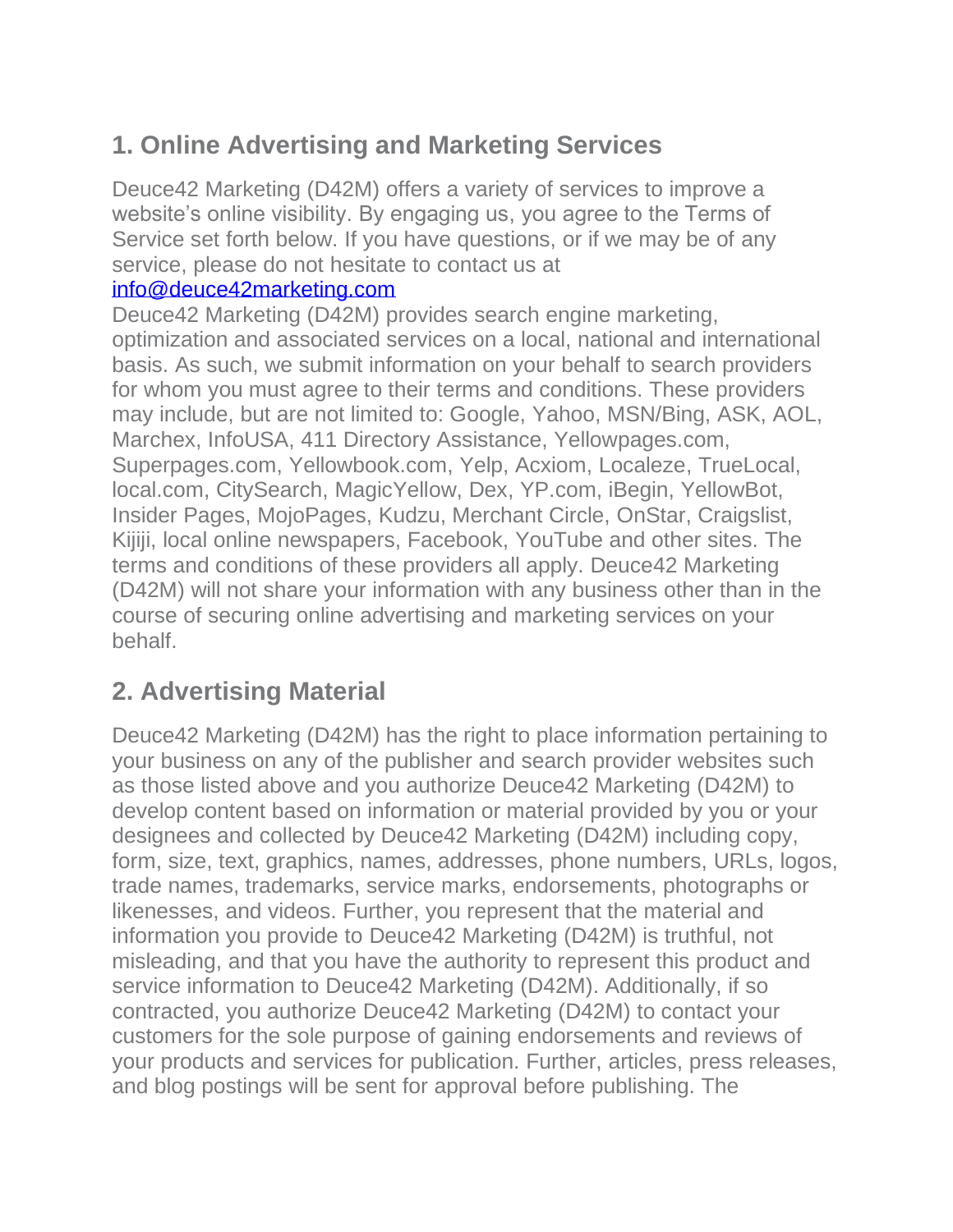timeliness of these pieces is critical to campaign performance. For this reason, all monthly content will be considered approved one week after the content was sent for approval unless requested edits or other communication is received from the client. Finally, you authorize Deuce42 Marketing (D42M) to utilize tracking phone numbers, and even record calls on your behalf, for 'customer service' purposes, and upon automatic notification to all incoming callers on tracking phone numbers if/when that service is contracted. Domains purchased on your behalf will be released to you within thirty (30) days after service has been terminated.

#### **3. Unacceptable Practices**

As D42M strives to offer the very best service, there are certain guidelines and policies that must govern D42M' efforts and relationships with its clients. Practices that are in violation of these guidelines and policies are strictly forbidden and may result in the immediate termination of D42M' services. Such decisions are at the sole discretion of D42M. Unacceptable practices include, but are not limited to:

- Adult or pornographic material including, but not limited to, sexually explicit or suggestive material
- Sexually oriented products or services (e.g. escort services), or other sexually oriented material
- Nudity, including airbrushing (exceptions granted on a case-by-case basis if for medical or artistic purposes)
- Lingerie websites
- Offensive or otherwise distasteful material
- Content or language that is harmful to minors in any way
- Bulk emailing tools
- Distribution of internet viruses or other harmful or destructive activities
- Hacking and cracking
- Scams or phishing for personal information
- Solicitation of funds other than for legal charitable organization (exceptions granted on a case-by-case basis at D42M' discretion)
- Illegal Gambling, gaming, lotteries, and like activities Harmful, threatening, violent, abusive, harassing, tortuous, vulgar, obscene, libelous, invasive of another's privacy, racial, chauvinistic, ethnically offensive, complaint websites, or otherwise objectionable content or language
- Defamatory, hateful or revenge content or language.
- Aids to pass drug tests or aids to pass lie detector tests.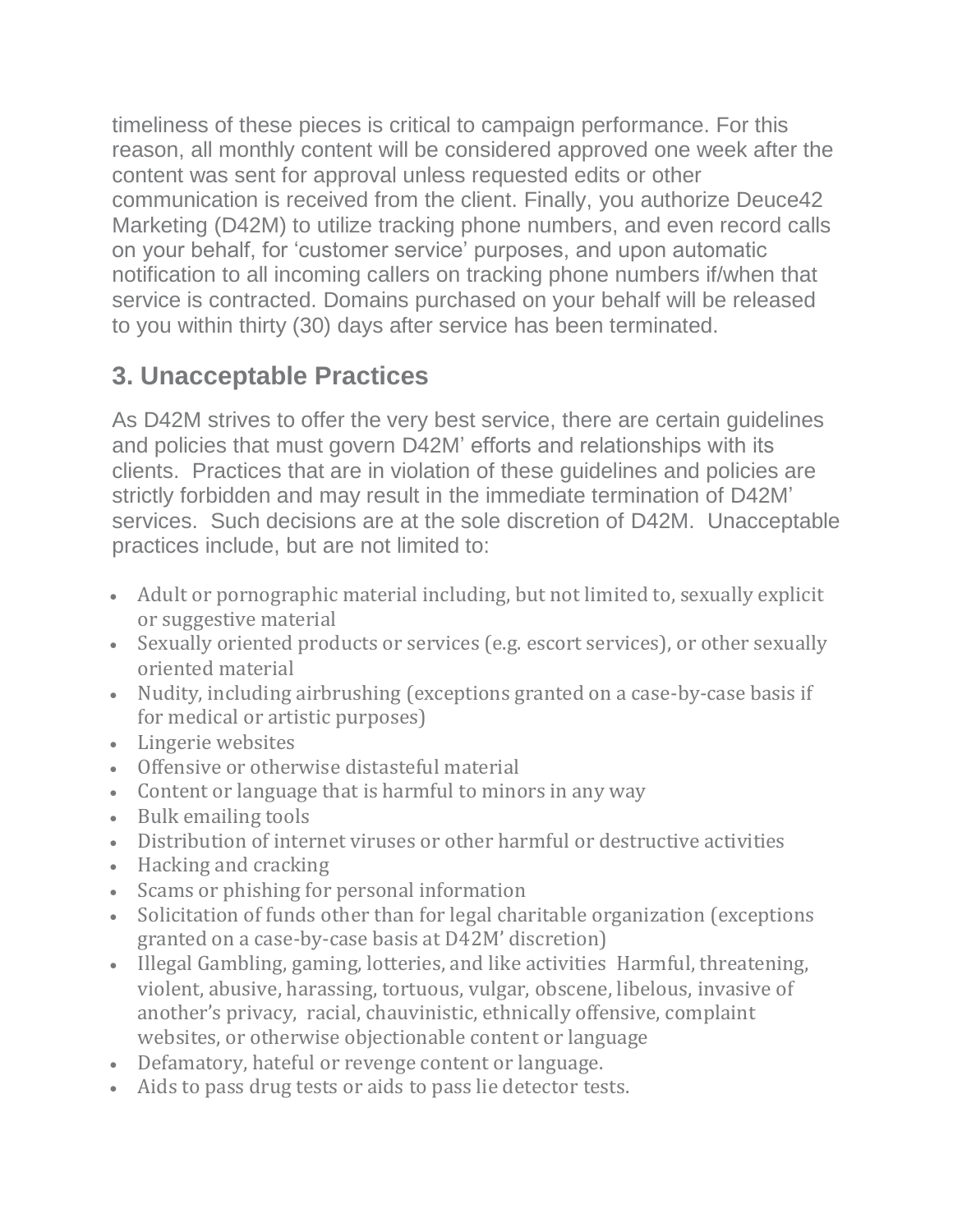- Illegal activities such as ponzi schemes, pyramid schemes, fraudulent charging of credit cards, copyright violations, plagiarism,
- Piracy, and all unauthorized use of materials or content that infringes on third parties' intellectual properties
- MLM without a legitimate product or service, with a front product or service, or where the primary intent is to recruit new members rather than to sell products
- Reverse Funnel Systems
- Cash Gifting
- Illegal drugs or drug paraphernalia
- Alcohol sales
- Tobacco sales
- Miracle cures
- Fake documents
- Fireworks, pyrotechnics, firearms, explosives or weapons.
- Intentional or unintentional violations of any applicable local, state, national or international law.
- Reselling of email accounts or hosting accounts to third parties.
- Reselling of any D42M services including, but not limited to, design services, updates, and WTD to third parties without a written re-seller agreement.
- Spamming and all other forms of unsolicited messages including, but not limited to, spam, chain letters, and junk email
- Links to other sites that are in violation of Deuce42 Marketing' policies and guidelines
- Other activities, whether lawful or unlawful, that D42M deems to be in poor taste or that reflect adversely on D42M or D42M' other clients

Upon the contingency which Deuce42 Marketing accepts a contract for services on this list, any and all work performed will be compensated regardless of approval by Google, Bing, Yahoo, or any other outside agency.

## **4. Fees**

You agree to pay Deuce42 Marketing (D42M) monthly fees to cover the cost of placing and managing your online advertising & marketing services program up to an amount not to exceed what is stated in your most recent Deuce42 Marketing (D42M) Contract. Deuce42 Marketing (D42M) may change the maximum monthly fees in accordance with procedures established by our search providers and publishers from time to time upon notifications. All monthly fees are due at the end of each calendar month.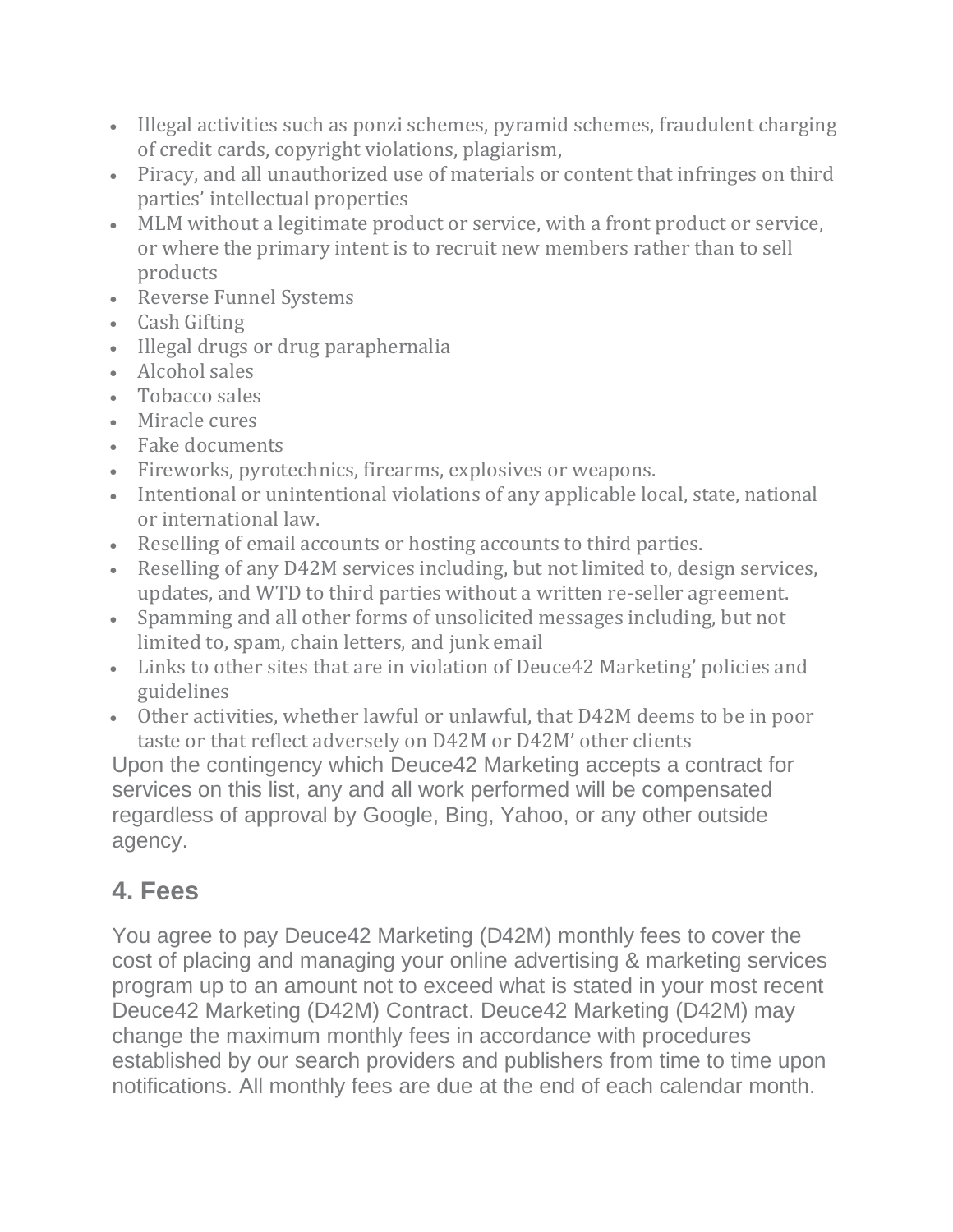All credit card payments require a 3% processing fee. If an account becomes 45 days past due, all campaign activities will be paused until payment is made and the account is current. At 90 days past due, the account is to be handed over to collection.

Cardinal has the right to charge incremental media markup fees on any media accounts up to 25% to cover the additional cost of placing media.

#### **5. Payment**

The Client agrees to pay Deuce42 Marketing (D42M) compensation for the Services agreed upon between the Client and the Company as set out in this agreement and defined in the contract. as applicable. Payments shall be made on the final day of each month for Services rendered by the Company in that month. New contracts that initiate service on any day other than the 1st of the month, will be billed a prorated fee for the remaining days in that month. Invoices are delivered on or about the 15th of each month. Payment by check or credit card is due by the last day of that month (Net 15). Marketing and advertising programs may be paused if payment has not been made by payment due date; re-initiation fees may apply.

#### **6. Term**

The Deuce42 Marketing (D42M) Contract specifies the initial term for which program rates will be guaranteed, and will be for no less than twelve (12) months for custom programs and/or otherwise specified in a separate contractual agreement with Deuce42 Marketing and the client for services. All agreements are auto-renewing at the then published service rates. After the initial agreement period, either party may cancel the program with a 30 day written notice to the other party.

#### **7. Representations and Warranties; License and Grant of Rights**

You represent and warrant that you have and will continue to have the absolute and unrestricted right to publish and use all information you have provided for your advertising programs and that the content does not infringe on the rights of any third party and that it complies with all local, state and federal laws and regulations.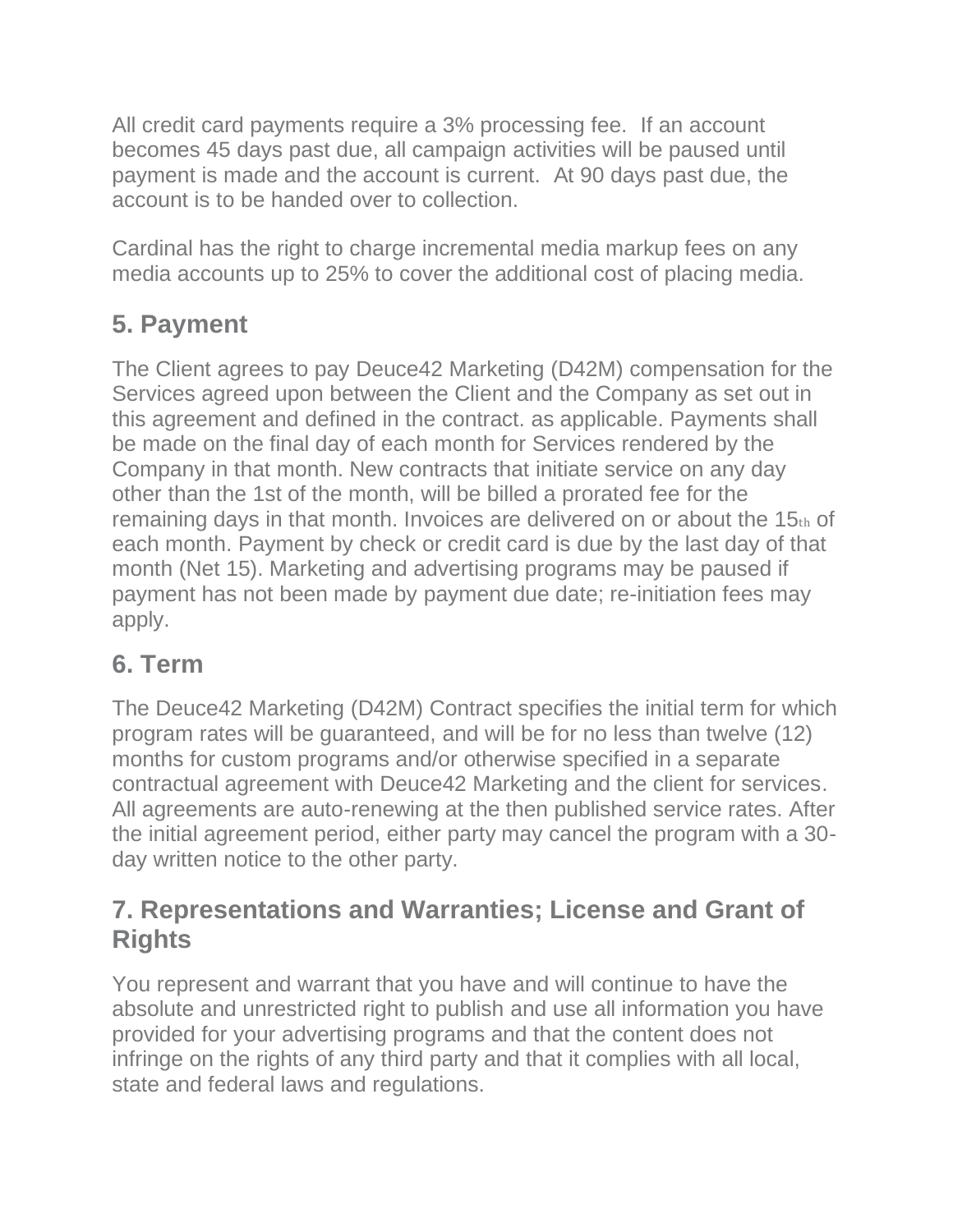#### **8. Indemnification**

Each party warrants that its respective performance of the terms of this agreement will not in any way constitute knowing, intentional infringement or violation of any copyright, trade secret, trade mark, patent, invention or any other nondisclosure rights of any third party. You indemnify and hold harmless Deuce42 Marketing (D42M) against all costs (including attorney fees), damages and liabilities arising from negligent or intended acts on your part constituting the violation of any copyright, trade secret, trade mark, service mark, patent, invention, proprietary information or nondisclosure rights of any third party. To the full extent of the law, you will pay any expenses or damages to Deuce42 Marketing (D42M) resulting from claims made by third parties with regard to usage of material you have provided, even after termination of our Agreement.

#### **8. No Guarantees**

You acknowledge and agree that Deuce42 Marketing (D42M) makes no specific guarantee or warranty regarding the search providers and publishers to which it submits advertising on your behalf, including placement of paid search advertising or any specific results. Deuce42 Marketing (D42M) does not warrant the number of calls, clicks, impressions or website visits or that paid search advertising will appear in response to any particular query. Deuce42 Marketing (D42M) does not warrant that the performance will be error-free but will immediately act to correct errors once they have been identified.

## **9. Disclaimer of Warranties**

To the maximum extent permitted by applicable law, Deuce42 Marketing (D42M) and its suppliers disclaim all warranties not expressly set forth in this document, whether express or implied, including, but not limited to implied warranties of merchantability and fitness for a particular purpose, with regard to Deuce42 Marketing (D42M) services.

# **10. Limitation of Liability and Applicable Law**

The maximum aggregate liability Deuce42 Marketing (D42M) may have to you will be limited to the total amount of fees collected from you. Deuce42 Marketing (D42M) will have no liability in connection with the functionality or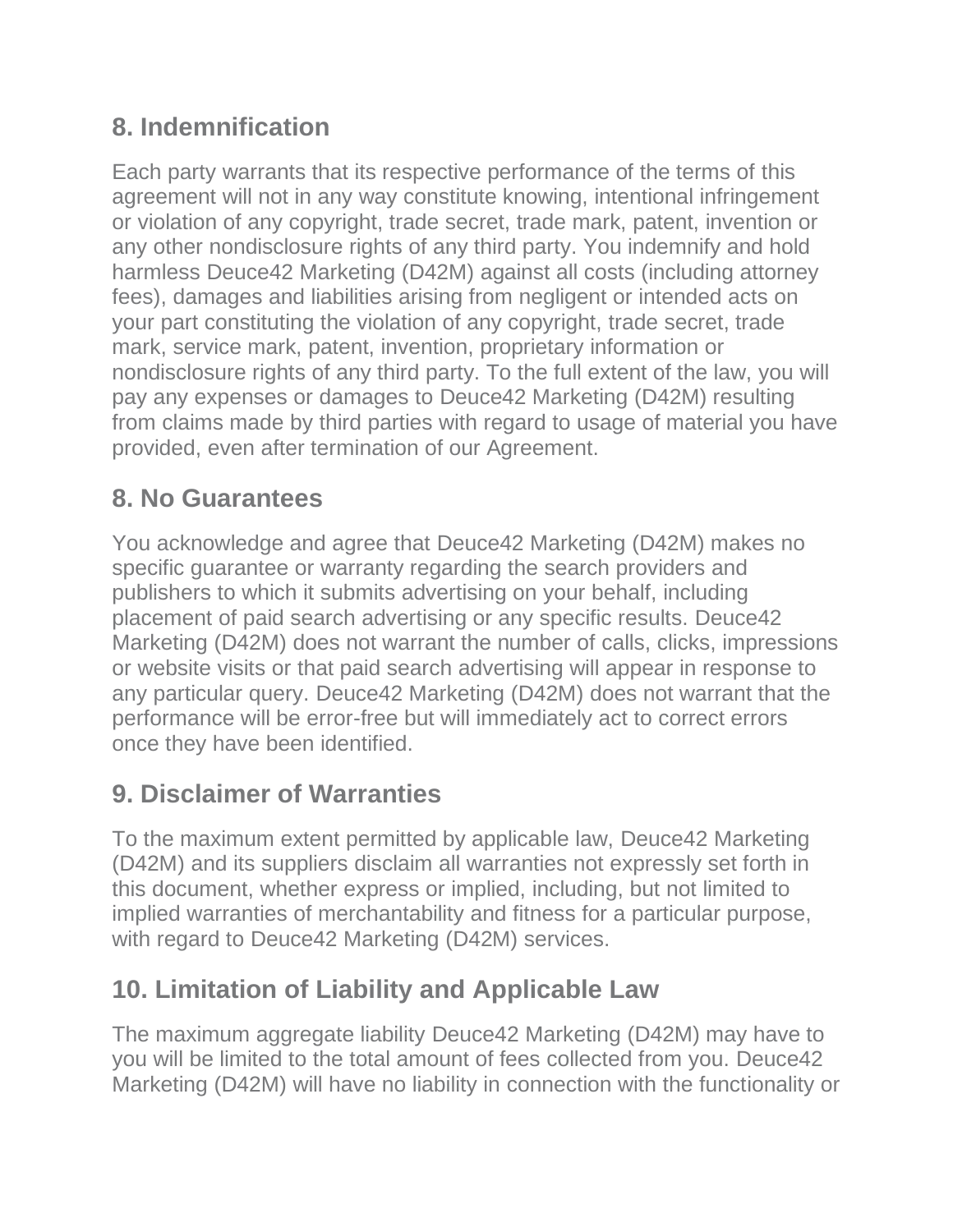content of any search provider or internet publisher or website not owned by Deuce42 Marketing (D42M). This agreement shall be governed and construed by the laws of the State of Georgia. Any claims against this agreement must be made within 6 months from the date of the subject of the claim, and must be made in writing to: Deuce42 Marketing (D42M),300 Research Court, Suite 300A, Norcross, GA 30092 Attention: Jason Donovan. Should a claim arise, you agree to waive a trial by jury and to first seek resolution by arbitration in Fulton County, Georgia using a mutually agreed upon member of the American Arbitration Association.

## **11. Force Majeure**

Neither you nor Deuce42 Marketing (D42M) will be in breach of its obligations under these Terms and Conditions of Service (other than obligation to pay monies due) in the event that, for cause(s) beyond reasonable control, each party is unable to perform, in whole or in part, any one or more of its obligations. Such causes will include, but not be limited to governmental regulation, fire or other causality, inability to obtain materials or services, technical failure or difficulties, problems or interruptions of the internet, or any other cause not within the reasonable control of either party.

## **12. Assignment**

Deuce42 Marketing (D42M) may assign, delegate or subcontract any rights or obligations under this Terms and Conditions of Service.

#### **13. Miscellaneous**

This Terms and Conditions of Service represent the parties' entire agreement with regard to Deuce42 Marketing (D42M)' provision of services. Agreement with these terms and conditions is upon signature of Deuce42 Marketing (D42M)'s Contract, and it will be binding upon you and your successors.

#### **14. Authority**

The person signing the Contract certifies that (s)he is lawfully authorized to purchase services on behalf of your company.